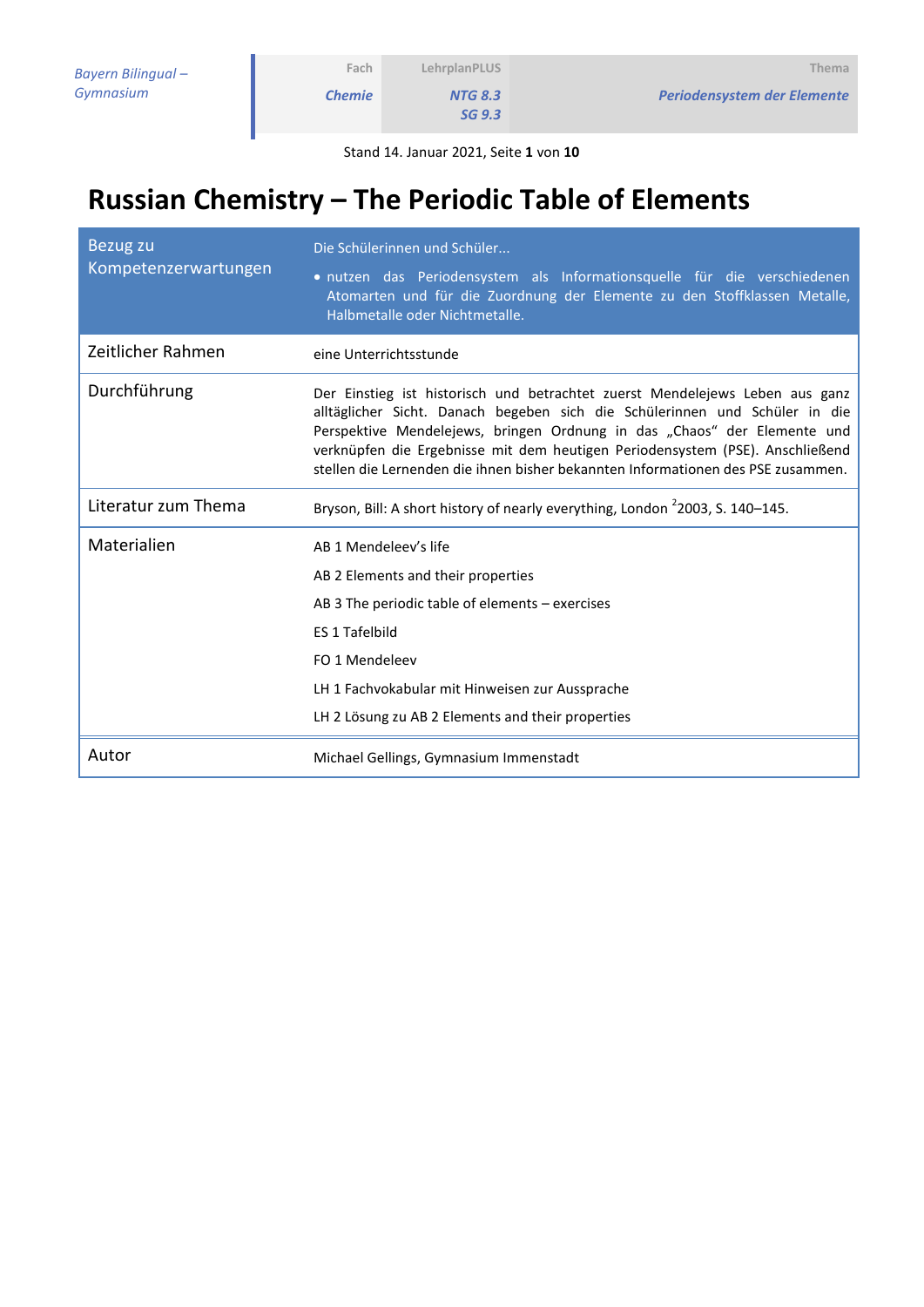*NTG 8.3 SG 9.3*

Stand 14. Januar 2021, Seite **2** von **10**

# *Stundenverlauf: Russian chemistry – The Periodic Table of Elements*

**Fach** *Chemie*

|                                         | <b>Struktur</b> | Erläuterung                                                                                                                                                                                                                                                                                                                                                                                                                                                                                                                                                                                                                                                                       |
|-----------------------------------------|-----------------|-----------------------------------------------------------------------------------------------------------------------------------------------------------------------------------------------------------------------------------------------------------------------------------------------------------------------------------------------------------------------------------------------------------------------------------------------------------------------------------------------------------------------------------------------------------------------------------------------------------------------------------------------------------------------------------|
| chemistry<br>Russian<br>Stundenverlauf: | Einstieg        | Als Einstieg nennen die Schülerinnen und Schüler ihnen bereits bekannte Elemente. Eine<br>Ordnung für diese zu finden, stellte lange Zeit eine der großen Herausforderungen der Chemie<br>dar. FO 1 wird aufgelegt und die Lernenden erkennen, dass es zwischen Mendelejew und dem<br>Periodensystem einen Zusammenhang gibt.                                                                                                                                                                                                                                                                                                                                                     |
|                                         |                 | Die Schülerinnen und Schüler lesen seine Lebensgeschichte (AB 1) und werden aufgefordert<br>sein Leben in eigenen Worten kurz zusammenzufassen.                                                                                                                                                                                                                                                                                                                                                                                                                                                                                                                                   |
|                                         | Erarbeitung 1   | Die Schülerinnen und Schüler ordnen einen Teil der damals bekannten Elemente (AB 2). Als<br>Information sind neben den Namen und Symbolen der Elemente die Atommassen und<br>Hinweise auf Stoff- und Teilcheneigenschaften gegeben. Somit muss sich eine Ordnung<br>ergeben, die sowohl die Atommassen, als auch die Eigenschaften berücksichtigt.<br>Insbesondere, wenn die Schülerinnen und Schüler bereits mit dem PSE vertraut sind, sollte es<br>nicht schwierig sein, die richtige Ordnung herzustellen. Es kommt hier vor allem darauf an,<br>dass sie sich vertraut machen mit dem Grund für diese Ordnung. An der Tafel wird das<br>Ordnungsprinzip festgehalten (ES 1). |
|                                         | Erarbeitung 2   | Mendelejew konnte die Eigenschaften noch unbekannter Elemente vorhersagen. Wie kann<br>das sein? Die nötigen Informationen, die das PSE bietet, werden nun gesammelt. Die<br>Schülerinnen und Schüler bereiten diese in Partnerarbeit vor und sichern sie an der Tafel<br>(ES 1). Als Übung wird AB 3 bearbeitet oder als HA gegeben.                                                                                                                                                                                                                                                                                                                                             |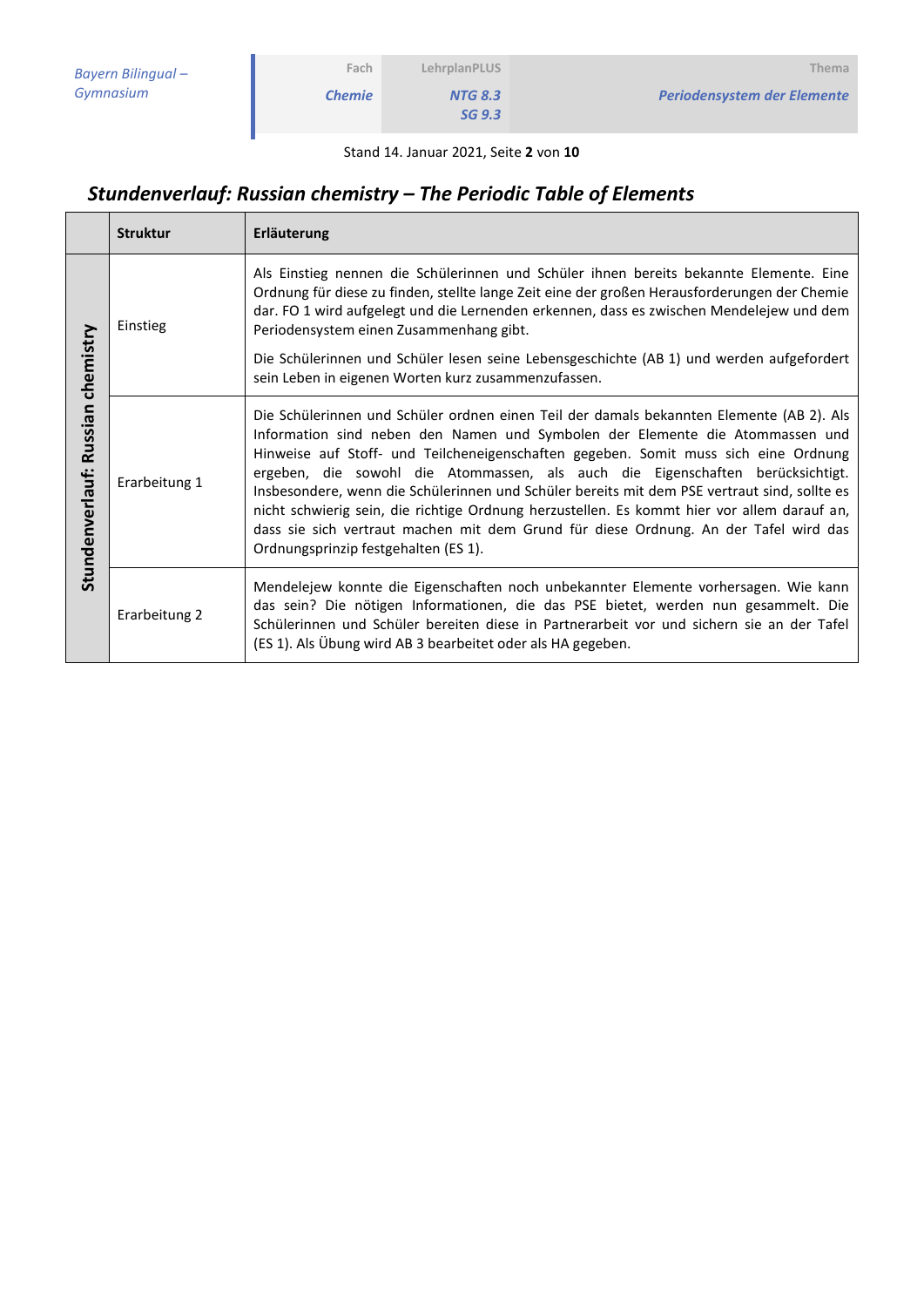| Bayern Bilingual - | Fach          | LehrplanPLUS             | Thema                       |
|--------------------|---------------|--------------------------|-----------------------------|
| Gymnasium          | <b>Chemie</b> | <b>NTG 8.3</b><br>SG 9.3 | Periodensystem der Elemente |
|                    |               |                          |                             |

Stand 14. Januar 2021, Seite **3** von **10**

### *LH 1: Fachvokabular*

| Englisch       | Aussprache (BrE)              | Deutsch       |
|----------------|-------------------------------|---------------|
| to arrange     | a'reind3                      | anordnen      |
| combustible    | kəm bostibəl                  | brennbar      |
| density        | densiti                       | <b>Dichte</b> |
| energy level   | 'enədzi levəl<br>Energiestufe |               |
| metalloid      | met(a)loid                    | Halbmetall    |
| non-metal      | non metal                     | Nichtmetall   |
| pure substance | pjoa 's Abstans               | Reinstoff     |
| property       | 'propati                      | Eigenschaft   |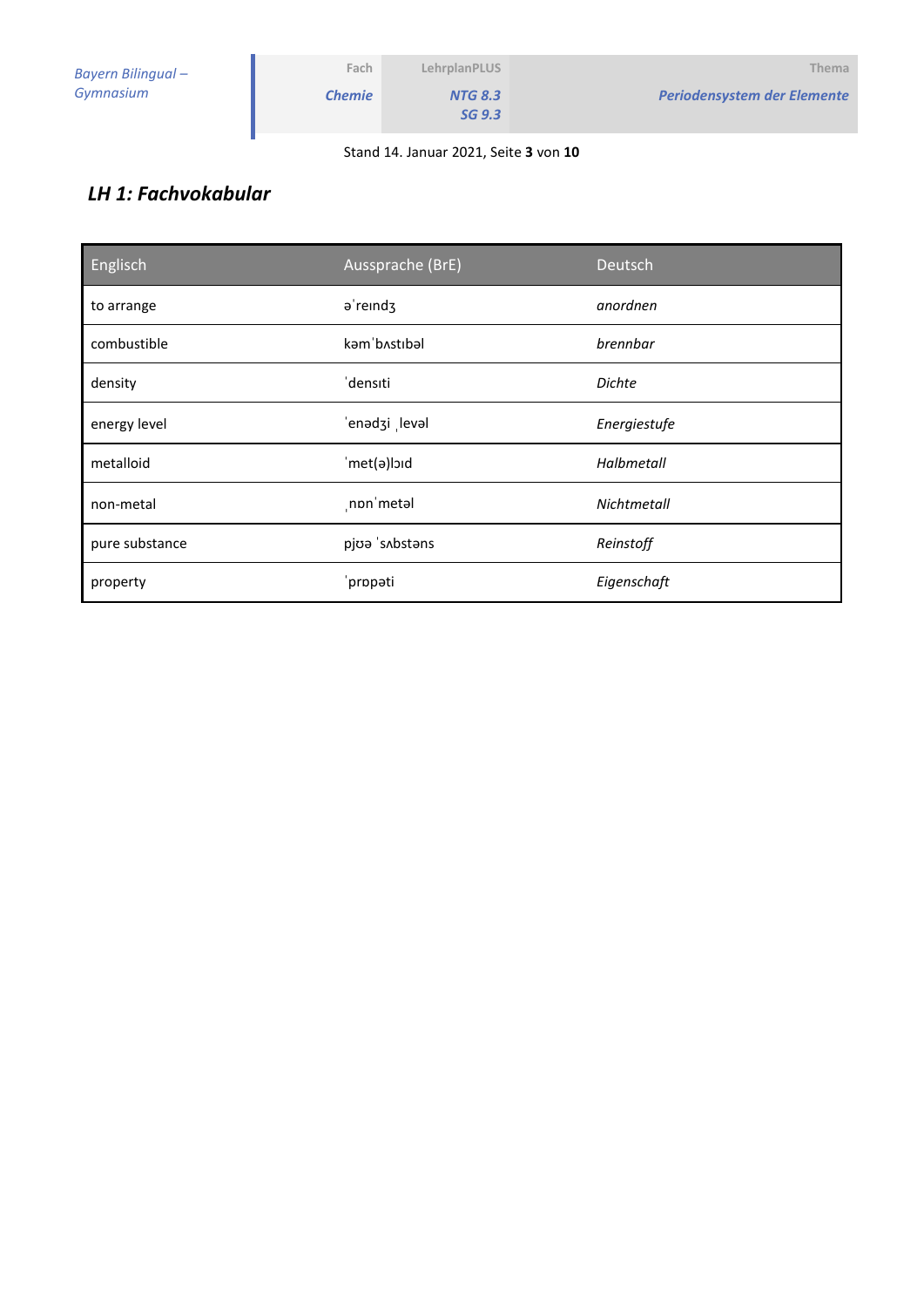*NTG 8.3 SG 9.3*

Stand 14. Januar 2021, Seite **4** von **10**

### *AB 1 Mendeleev's life*

Mendeleev was born in 1834 in Tobolsk, Russia. Tobolsk is a small town in Siberia, close to the Ural Mountains. He grew up in a large family and was the last of 14 surviving children (or 13, depending on the source).

His mother took care of the children and his father earned money as the headmaster of the local school. All was going well for the Mendeleev family until Dmitri's father suddenly became blind. So his mother had to go to work while still taking care of the family and her blind husband. It must have been really difficult but after some time she became the manager of a local glass factory. It seemed as if everything was going well, but the factory burned down in 1848 and within a day the family was poor.

His mother wanted at least her youngest child to have a good education, so she hitchhiked<sup>1</sup> 2,800 km with him to St. Petersburg, the capital of Russia at that time. Soon after they arrived there, she died.

Mendeleev started his education and soon became a chemist.

In the year 1869 he made a breakthrough discovery. He tried to bring order to the chemical elements. Up to that time there was no system and he was about to change that.

He really liked to play cards (solitaire in particular). So one day he wrote all the known elements on playing cards and started to arrange them in a way that made sense…

**You are Mendeleev and you are trying to arrange the elements in a meaningful order. Use the material on the other work sheet (AB 2 elements and their properties).**

For more detailed information:

Bryson, Bill: A short history of nearly everything, London <sup>2</sup>2003, S. 140–145.

-

<sup>&</sup>lt;sup>1</sup> to hitchhike: per Anhalter reisen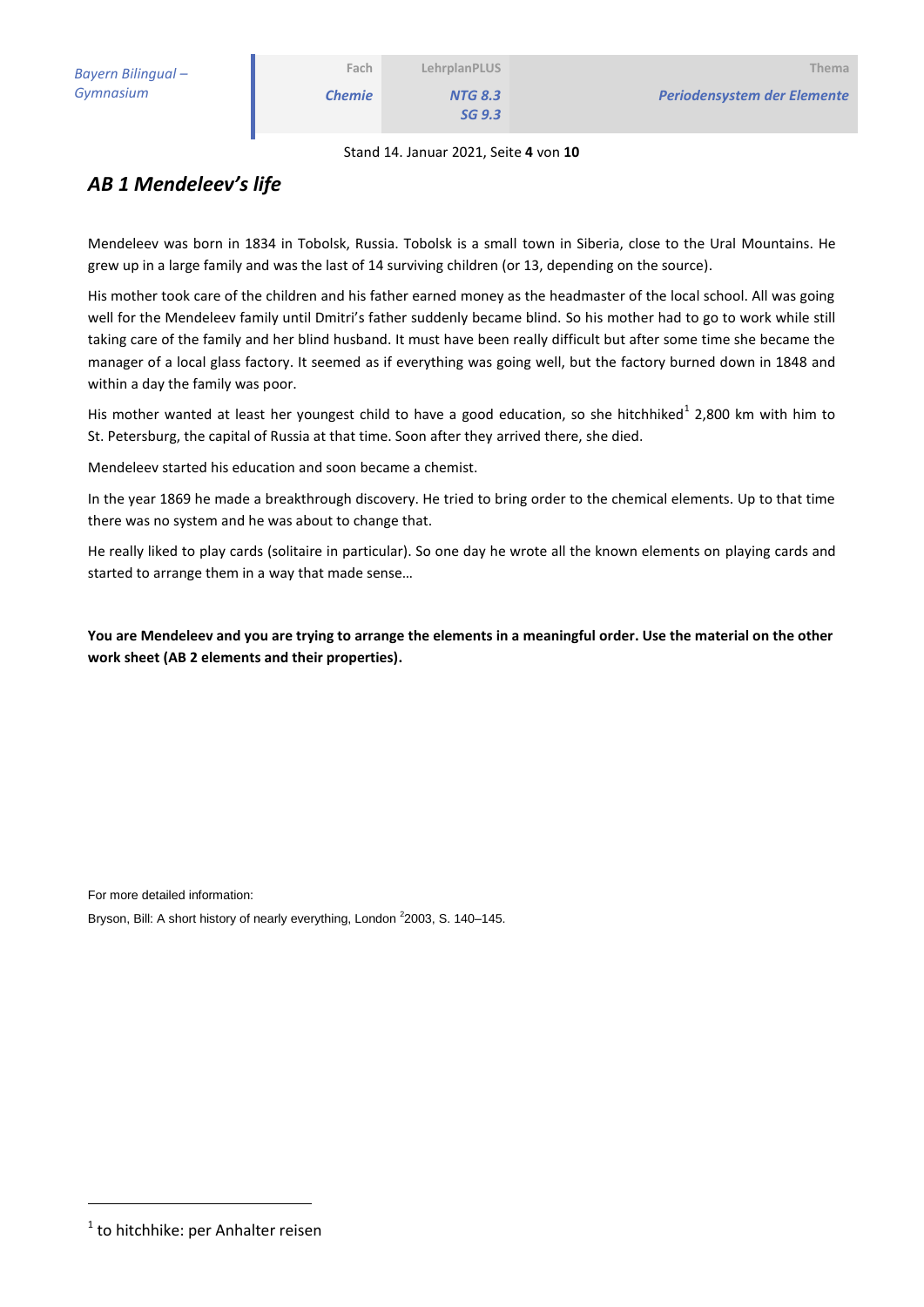$\overline{a}$ 

*NTG 8.3 SG 9.3*

Stand 14. Januar 2021, Seite **5** von **10**

# *AB 2 Elements and their properties*

| $H - Hydrogen$                                 | $Li - Li$ thium                              | Be - Beryllium                                | $B - B$ oron                                  |
|------------------------------------------------|----------------------------------------------|-----------------------------------------------|-----------------------------------------------|
| $m = 1$ u                                      | $m = 7$ u                                    | $m = 9$ u                                     | $m = 11 u$                                    |
| It is<br>combustable.                          | It reacts with<br>water                      | It is grey-white.                             | It is a metalloid.                            |
| $C -$ Carbon                                   | $N - N$ itrogen                              | $O - Oxygen$                                  | $F - Fluorine$                                |
| $m = 12 u$                                     | $m = 14 u$                                   | $m = 16 u$                                    | $m = 19 u$                                    |
| The density of<br>graphite is 2.2<br>$g/cm3$ . | It is a non-metal.                           | It exists naturally<br>as a pure<br>substance | It is highly<br>reactive.                     |
| Na - Sodium                                    | Mg - Magnesium                               | $AI - Aluminum$                               | Si-Silicon                                    |
| $m = 23 u$                                     | $m = 24 u$                                   | $m = 27 u$                                    | $m = 28 u$                                    |
| It reacts strongly<br>with water.              | It is grey.                                  | It is a metal.                                | The density of<br>silicon is 2.3<br>$g/cm3$ . |
| P - Phosphorus                                 | $S - S$ ulfur                                | CI-Chlorine                                   | K - Potassium                                 |
| $m = 31 u$                                     | $m = 32$                                     | $m = 35u$                                     | $m = 39 u$                                    |
| It is a non-metal.                             | It exists naturally<br>as a pure<br>element. | It is very<br>reactive.                       | It reacts very<br>strongly with<br>water      |
| Ca - Calcium                                   |                                              |                                               |                                               |
| $m = 40 u$                                     |                                              |                                               |                                               |
| It is grey-silvery.                            |                                              |                                               |                                               |
|                                                |                                              |                                               |                                               |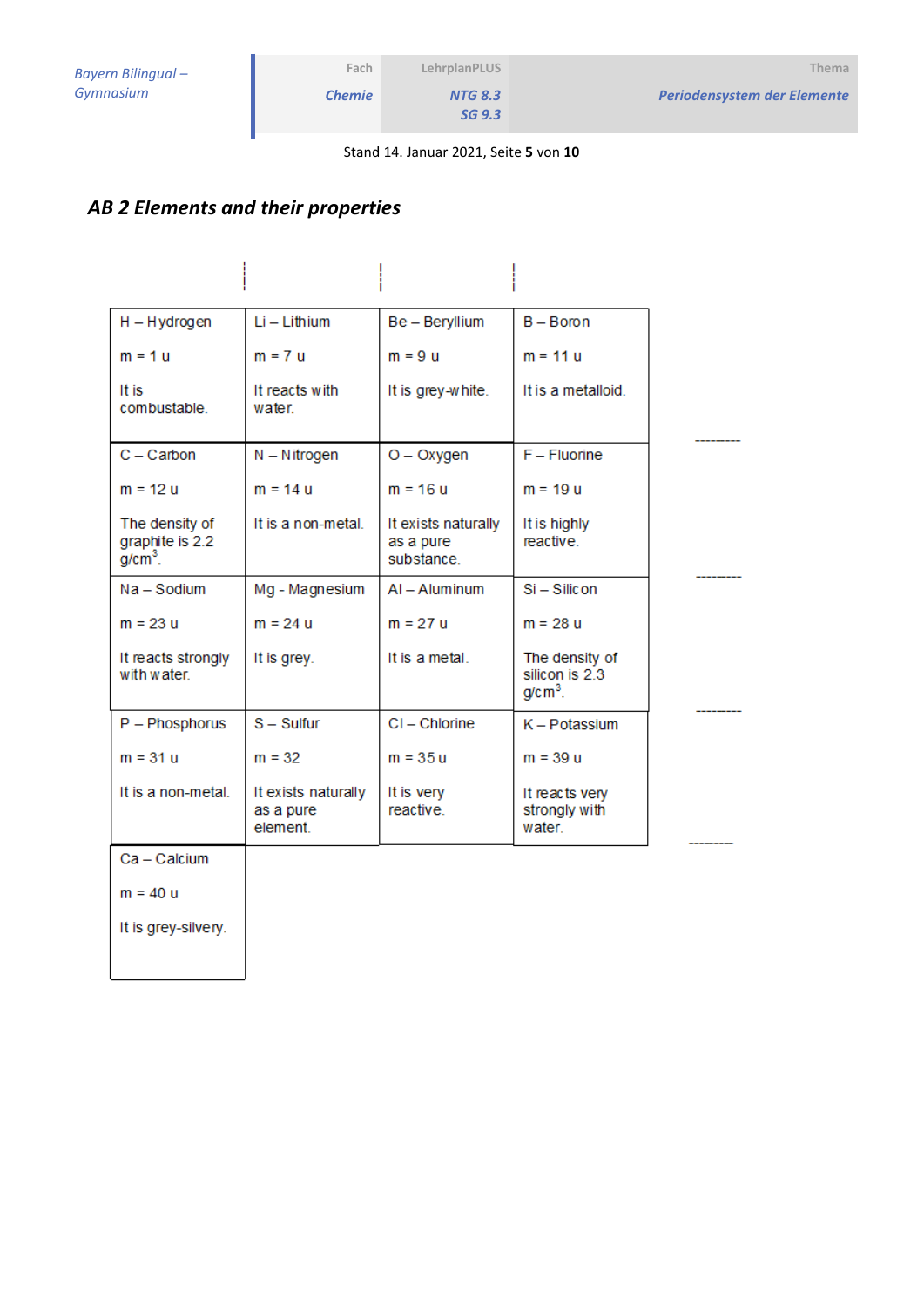*Periodensystem der Elemente*

*NTG 8.3 SG 9.3*

#### *AB 3 The periodic table of elements – exercises*

Write down questions and tasks concerning the different elements and the correct answers. The other team will have to answer your questions later.

Here are some examples to inspire you:

How many neutrons are contained in Sulfur atoms?

• There are 16 neutrons in Sulfur atoms.

#### How many different energy levels do the electrons of chlorine have?

The electrons of chlorine have got three different energy levels.

Describe the different particles that make up Sodium.

Sodium contains eleven protons, eleven neutrons and eleven electrons.

### *AB 3 The periodic table of elements – exercises*

Write down questions and tasks concerning the different elements and the correct answers. The other team will have to answer your questions later.

Here are some examples to inspire you:

How many neutrons are contained in Sulfur atoms?

• There are 16 neutrons in Sulfur atoms.

How many different energy levels do the electrons of chlorine have?

• The electrons of chlorine have got three different energy levels.

Describe the different particles that make up Sodium.

Sodium contains eleven protons, eleven neutrons and eleven electrons.

### *AB 3 The periodic table of elements – exercises*

Write down questions and tasks concerning the different elements and the correct answers. The other team will have to answer your questions later.

Here are some examples to inspire you:

How many neutrons are contained in Sulfur atoms?

• There are 16 neutrons in Sulfur atoms.

How many different energy levels do the electrons of chlorine have?

The electrons of chlorine have got three different energy levels.

Describe the different particles that make up Sodium.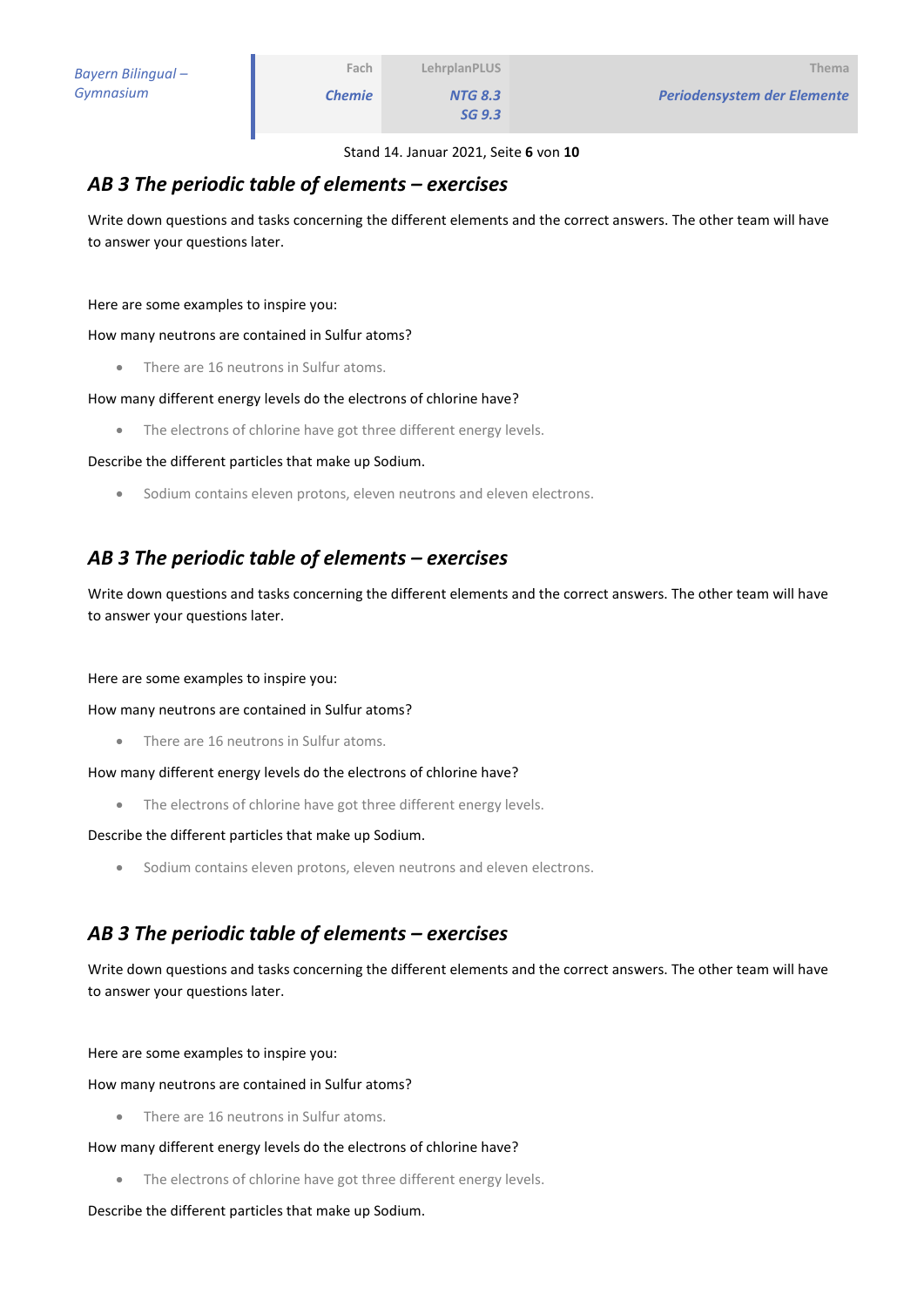| Bayern Bilingual - | Fach          | LehrplanPLUS             | Thema                       |
|--------------------|---------------|--------------------------|-----------------------------|
| Gymnasium          | <b>Chemie</b> | <b>NTG 8.3</b><br>SG 9.3 | Periodensystem der Elemente |
|                    |               |                          |                             |

#### Stand 14. Januar 2021, Seite **7** von **10**

Sodium contains eleven protons, eleven neutrons and eleven electrons.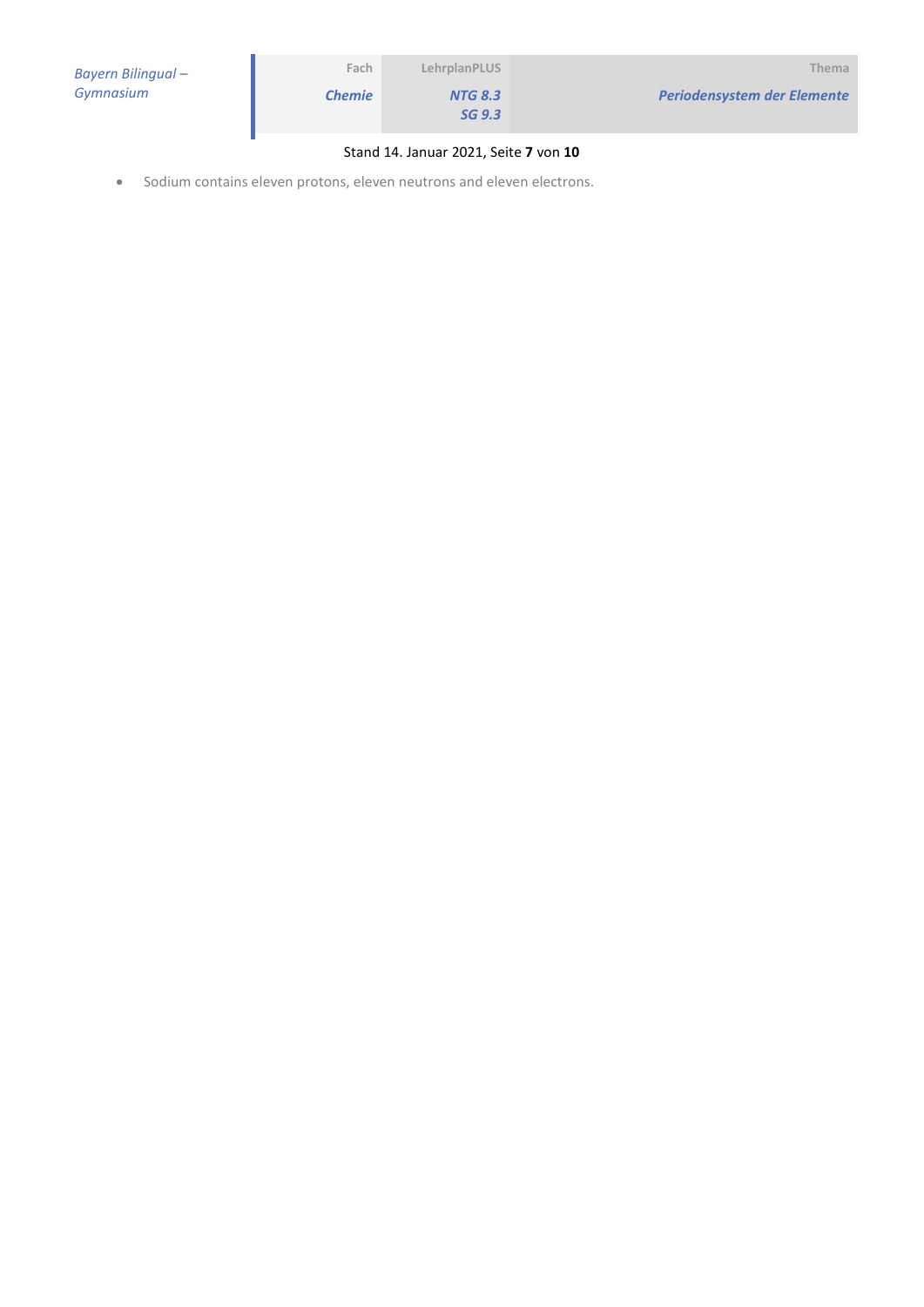#### Stand 14. Januar 2021, Seite **8** von **10**

### *ES 1 Tafelbild*

The periodic table of elements

In 1869, Mendeleev formulated an idea to arrange the chemical elements: the periodic table was born.

It was arranged by mass, properties and the way the elements reacted



Today's periodic table is

- arranged by number of protons and chemical properties
- organized into groups (columns) and periods (rows)

Names of the groups:

- I. Alkali metals
- II. Alkaline earth metals
- III. Boron group
- IV. Carbon group
- V. Nitrogen group
- VI. Oxygen group
- VII. Halogens
- VIII. Noble gases

#### What does the periodic table tell us?

| average                     |        |                                           |
|-----------------------------|--------|-------------------------------------------|
| mass in u                   | 137,33 |                                           |
|                             | Ba     | symbol                                    |
| atomic number               | 56     |                                           |
| name                        | Barium |                                           |
| mass                        |        | number on top of the symbol (atomic mass) |
| number of protons           |        | atomic number                             |
| number of electrons         | $=$    | atomic number                             |
| number of neutrons          | $=$    | atomic mass – atomic number               |
| energy levels               |        | number of periods                         |
| number of valence electrons |        | group number                              |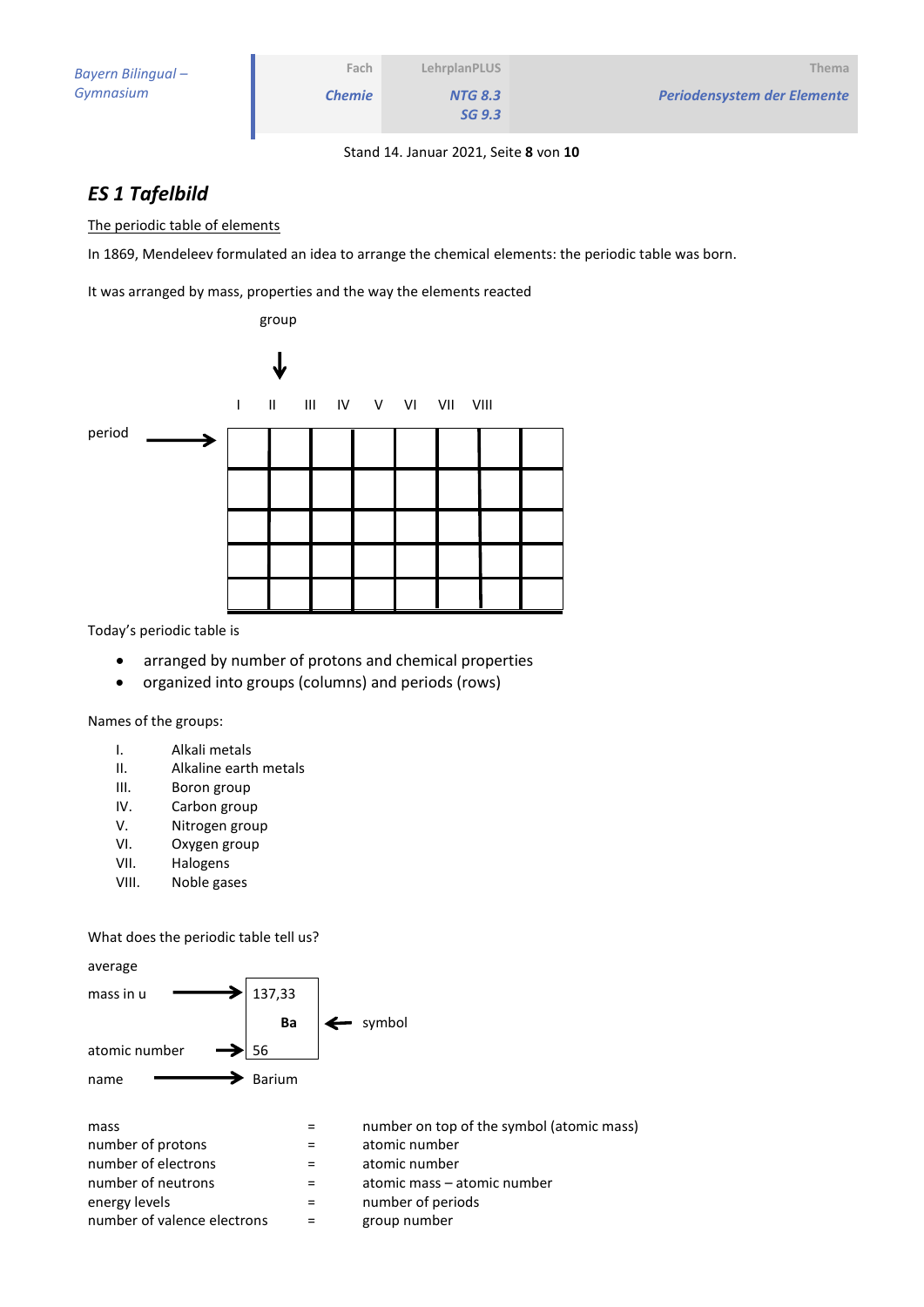|                    | LehrplanPLUS                          | Fach          |
|--------------------|---------------------------------------|---------------|
| Periodensystem der | <b>NTG 8.3</b>                        | <b>Chemie</b> |
|                    | SG 9.3                                |               |
|                    | Stand 14. Januar 2021, Seite 9 von 10 |               |

### *FO 1 – Mendeleev*



Picture A. Pavlikhin, Monument to Dmitry Mendeleev in Saint Petersburg %2 https://commons.wikimedia.org/wiki/File:M<br>[01%29.jpg](file:///C:/Users/Brunner/AppData/Local/Temp/,%20https:/commons.wikimedia.org/wiki/File:Monument_to_Dmitry_Mendeleev_in_Saint_Petersburg_(01).jpg) under CC-SA 3.0 [30.03.2016]

left: a statue of Mendeleev in front of a periodic table right: a photograph of Mendeleev



Picture:<https://commons.wikimedia.org/wiki/File:DIMendeleevCab.jpg> under<br>PD-OLD [14.01.2021]

*<u>Flemente</u>*